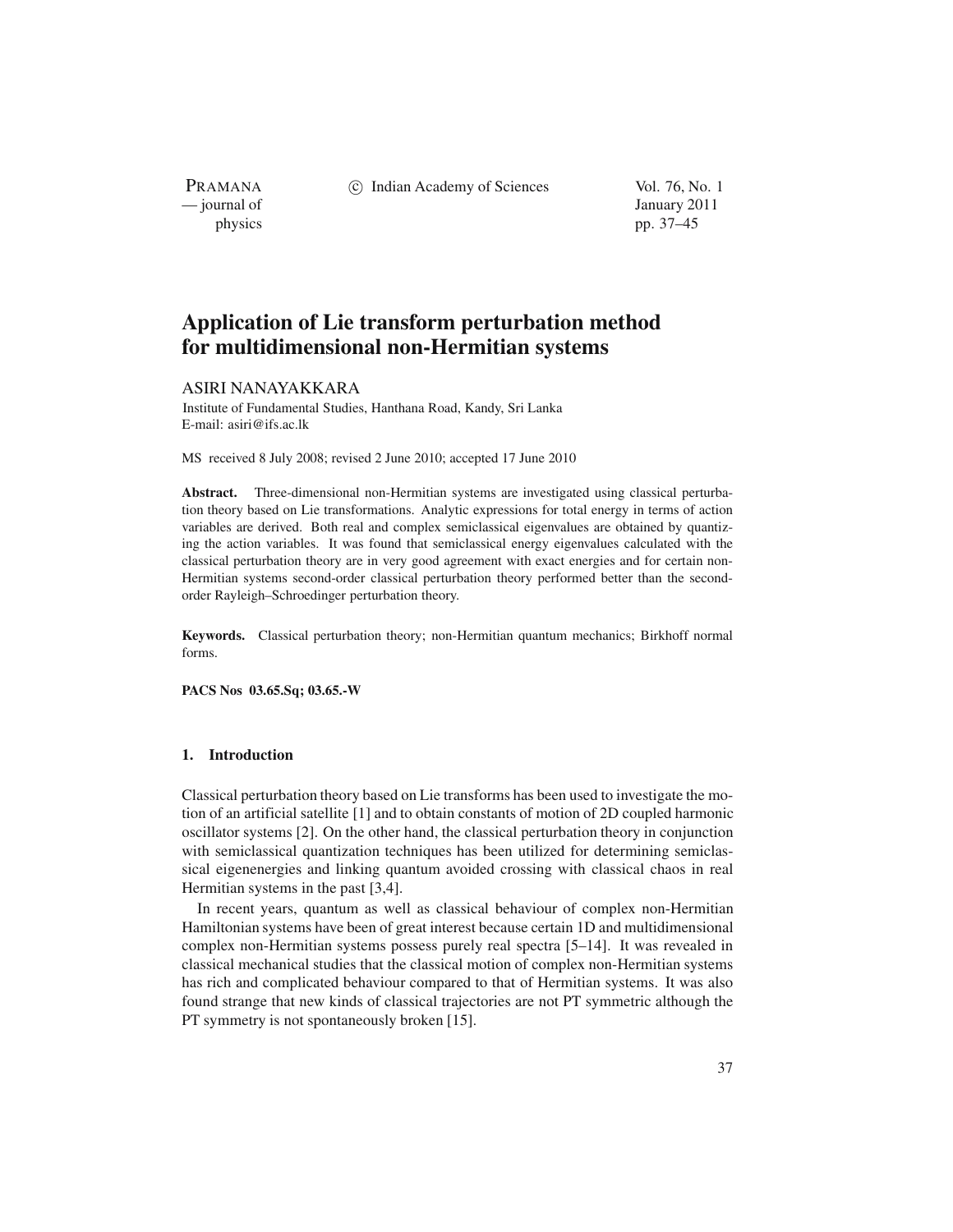Semiclassical investigations of non-Hermitian complex Hamiltonian systems are important from both fundamental and practical points of views. In the first place they may expose important clues hidden in the correspondence between classical and quantum mechanics, specially when classical motion becomes chaotic or PT symmetries of quantum states are spontaneously broken. Secondly, they provide powerful tools for calculating highly excited energy spectra of the multidimensional complex systems. Particularly, when action variables or eigenenergy expressions are available in analytic form, it is possible to have a better understanding of the classical behaviour, the semiclassical quantization and the semiclassical limit.

In this paper we obtain semiclassical eigenenergies of 3D non-Hermitian Hamiltonians as analytic expressions using second-order classical perturbation theory based on Lie transformation. We examine the accuracy of both real and complex energy eigenvalues of these systems when they are PT symmetric and non-pseudo-Hermitian.

The first 3D system of interest is the PT symmetric system

$$
H_a = \frac{p_1^2}{2} + \frac{p_2^2}{2} + \frac{p_3^2}{2} + \omega_1^2 x_1^2 + \omega_2^2 x_2^2 + \omega_3^2 x_3^2 + i\lambda x_1 x_2 x_3,
$$
 (1)

where  $\lambda$  is real. The quantum eigenenergy spectra of this system are real and positive [16]. The second system is the 3D version of Henon–Heiles system,

$$
H_b = \frac{p_1^2}{2} + \frac{p_2^2}{2} + \frac{p_3^2}{2} + \omega_1^2 x_1^2 + \omega_2^2 x_2^2 + \omega_3^2 x_3^2 + i\lambda (x_1 x_2^2 + \alpha x_1^3) + i\mu (x_2 x_3^2 + \beta x_2^3),
$$
\n(2)

where  $\lambda, \mu, \alpha$  and  $\beta$  can be real or complex. When all of them are real, the system is PT symmetric whereas if  $\lambda$  and  $\mu$  are not pure imaginary and  $\alpha$  and  $\beta$  are non-real, the system is neither PT symmetric nor pseudo-Hermitian. In the former case, the system has real and positive eigenvalues whereas for the latter case the system will have complex eigenvalues. First we derive classical Lie canonical transform equations for 3D systems before presenting semiclassical eigenenergy expressions.

## **2. Classical Lie canonical transform**

In this section, first we describe the classical perturbation theory based on Lie canonical transformations. Consider the Hamiltonian of the form

$$
H = H_0 + \epsilon H_1,\tag{3}
$$

where

$$
H_0 = \frac{1}{2} \left[ p_1^2 + p_2^2 + \omega_1^2 x_1^2 + \omega_2^2 x_2^2 + \omega_3 x_3^2 \right]
$$
 (4)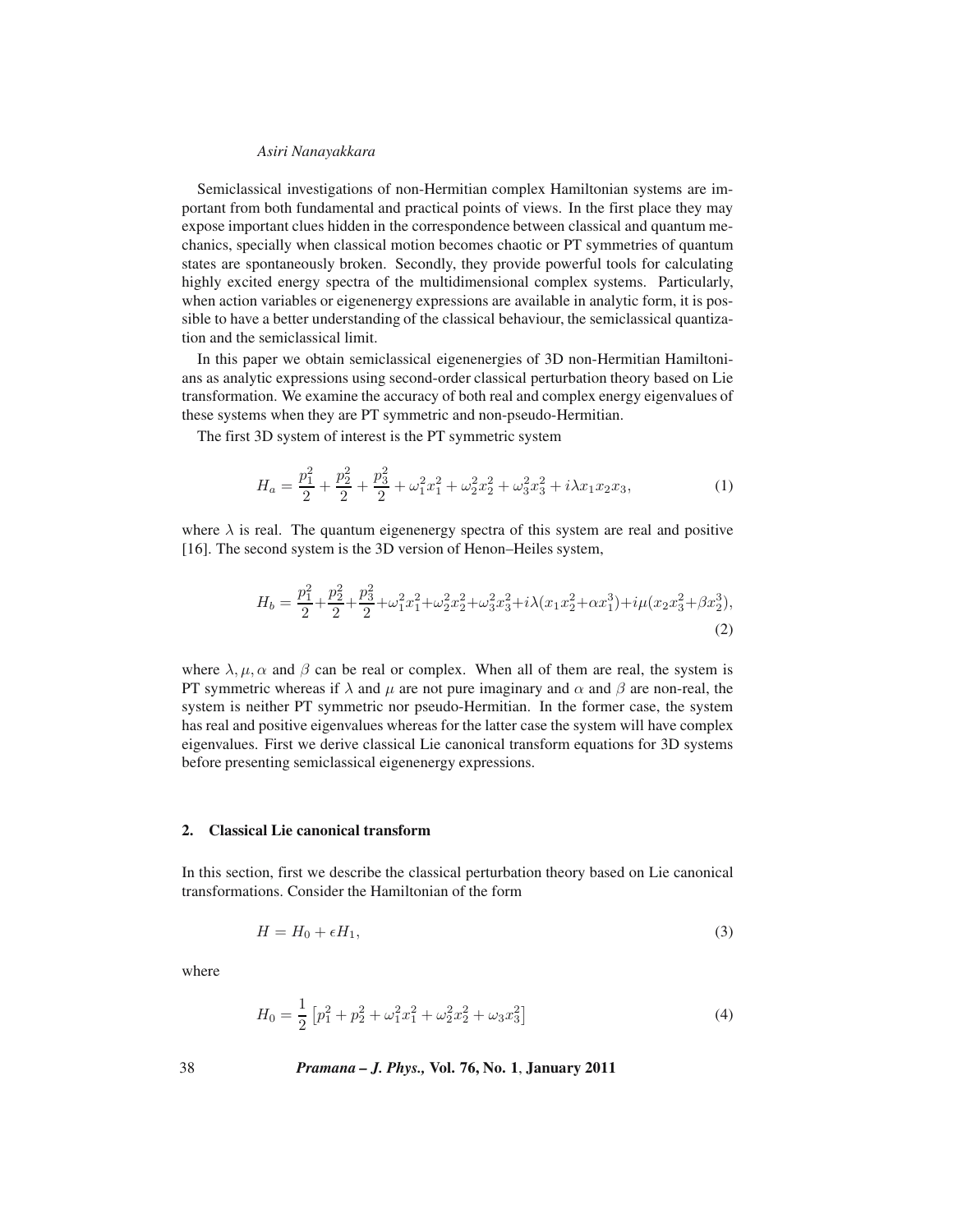and  $H_1(x_1, x_2, x_3)$  makes the above Hamiltonian H non-separable and non-Hermitian. Hamilton's equation of motion for the above Hamiltonian is

$$
\frac{\mathrm{d}p_j}{\mathrm{d}t} = -\frac{\partial H}{\partial x_j} \tag{5}
$$

and

$$
\frac{\mathrm{d}x_j}{\mathrm{d}t} = \frac{\partial H}{\partial p_j} \tag{6}
$$

 $(j = 1, 2, 3)$ 

Now consider the transformation  $(p_j, x_j) \rightarrow (\eta_j, \xi_j)$  given by

$$
p_j = \eta_j - \epsilon \frac{\partial S_1}{\partial \xi_j} - \epsilon^2 \frac{\partial S_2}{\partial \xi_j} - \frac{1}{2} \epsilon^2 \left\{ \frac{\partial S_1}{\partial \xi_j}, S_1 \right\} + O(\epsilon^3)
$$
(7)

and

$$
x_j = \xi_j + \epsilon \frac{\partial S_1}{\partial \eta_j} + \epsilon^2 \frac{\partial S_2}{\partial \eta_j} + \frac{1}{2} \epsilon^2 \left\{ \frac{\partial S_1}{\partial \eta_j}, S_1 \right\} + O(\epsilon^3), \tag{8}
$$

where {} represents the Poisson bracket (Note that the Poisson bracket used here is defined with respect to conjugate complex variables  $\xi_j$  and  $\eta_j$ . Therefore, the nonstandard Poisson bracket defined in [17] does not apply here.) The functions  $S_1, S_2, ...$ are defined later in terms of the Hamiltonian (for details, see [1,2]). Then the equations of motion becomes

$$
\frac{\mathrm{d}\eta_j}{\mathrm{d}t} = -\frac{\partial H^*}{\partial \xi_j},\tag{9}
$$

$$
\frac{\mathrm{d}\xi_j}{\mathrm{d}t} = \frac{\partial H^*}{\partial \eta_j},\tag{10}
$$

where  $j = 1, 2, 3$  and the new Hamiltonian  $H^*(\eta, \xi) = H(p, x)$ . The purpose for introducing this canonical transformation is, to eliminate, from Hamiltonian  $H^*$ , the parameter  $\tau$  which is introduced in eqs (12) and (13). Now we expand  $H^*$  in a power series of  $\epsilon$  as

$$
H^*(\eta, \xi) = H_0^*(\eta, \xi) + \epsilon H_1^*(\eta, \xi) + \cdots
$$
 (11)

and parameter  $\tau$  is introduced by the auxiliary equation

$$
\frac{\mathrm{d}\eta_j}{\mathrm{d}\tau} = -\frac{\partial H_0^*}{\partial \xi_j},\tag{12}
$$

$$
\frac{\mathrm{d}\xi_j}{\mathrm{d}\tau} = \frac{\partial H_0^*}{\partial \eta_j},\tag{13}
$$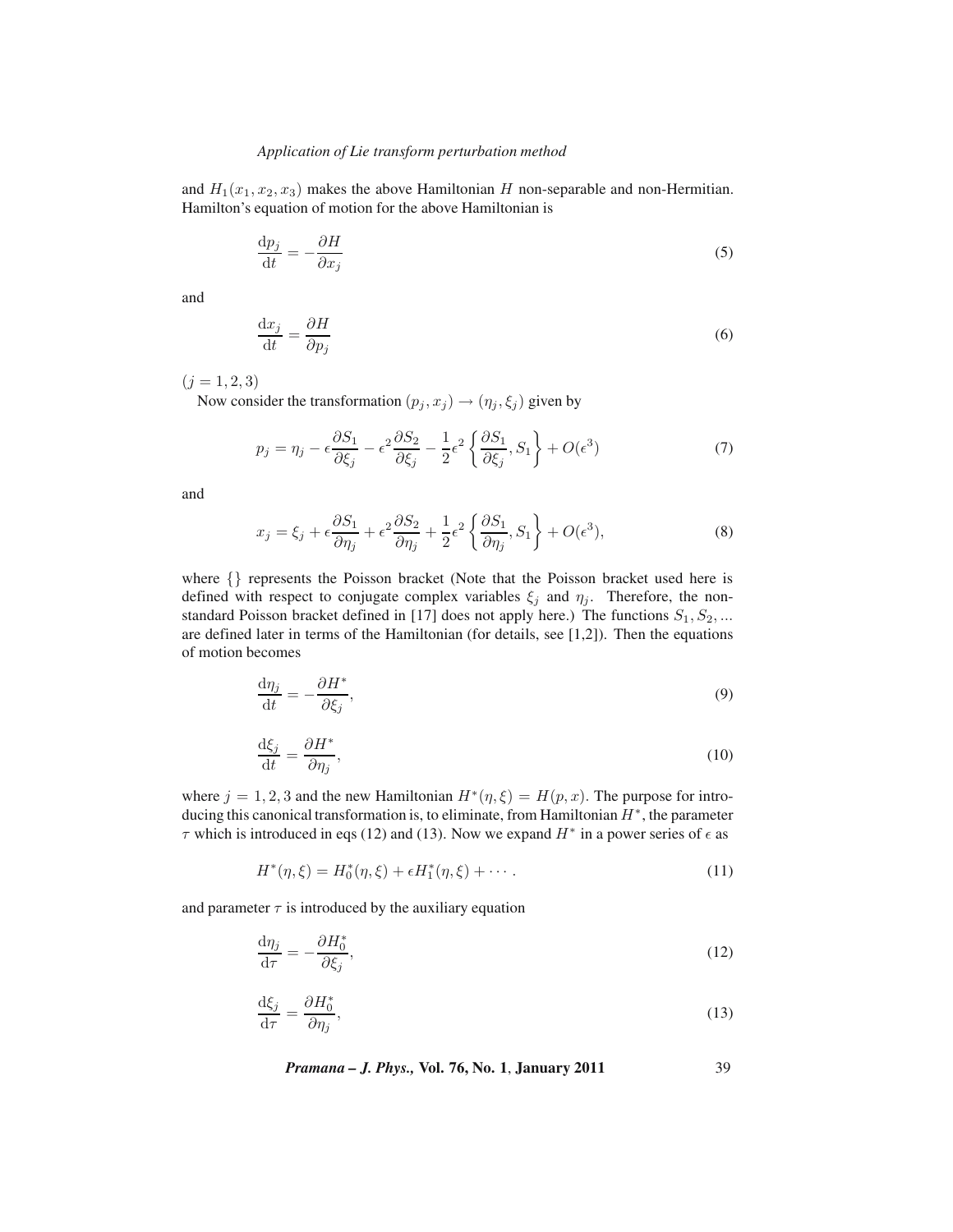where  $j = 1, 2, 3$  and hence  $H_0^* = \text{const.}$  The  $H_k^*$ s in the power series (11) are obtained (details are given in [1.2]) by (details are given in [1,2]) by

$$
H_0^* = \frac{1}{2} (\eta_1^2 + \eta_2^2 + \omega_1^2 \xi_1^2 + \omega_2^2 \xi_2^2 + \omega_3^2 \xi_3^2)
$$
  
\n
$$
H_1^* = [H_1(\eta, \xi)]_s
$$
  
\n
$$
S_1 = \int [H_1(\eta, \xi)] - H_1^* d\tau
$$
  
\n
$$
H_2^* = \frac{1}{2} \{H_1 + H_1^*, S_1\}_s
$$
  
\n
$$
S_2 = \int \left[ \frac{1}{2} \{H_1 + H_1^*, S_1\} - H_2^* \right] d\tau
$$
  
\n
$$
H_3^* = \frac{1}{2} \{H_1 + H_1^*, S_2\}_s + \frac{1}{2} \{H_2 + H_2^*, S_1\}_s
$$
  
\n
$$
+ \frac{1}{12} \{\{H_1 - H_1^*, S_1\}, S_1\}_s,
$$
\n(14)

where the subscript  $s$  stands for the average value which is defined for a function  $A$  as

$$
A_s = \lim_{t \to \infty} \frac{1}{t} \int_0^t A(\tau) d\tau \tag{15}
$$

and for a periodic function with period  $T$ , the above equation becomes

$$
A_s = \frac{1}{T} \int_0^T A(\tau) d\tau.
$$
\n(16)

#### **3. Semiclassical eigenvalues**

First we obtain  $H_0^*$ ,  $H^*$  as analytic expressions and equivalent constants of motion for<br>two non-Hermitian systems given in eqs. (1) and (2). The above Hamiltonians are found two non-Hermitian systems given in eqs (1) and (2). The above Hamiltonians are found to be functions of new variables  $\xi_1, \xi_2, \xi_3, \eta_1, \eta_2$  and  $\eta_3$  only in the form  $\xi_1^2 + \eta_1^2/\omega_1^2$ ,<br> $\xi_2^2 + \eta_2^2/\omega_1^2$  and  $\xi_2^2 + \eta_2^2/\omega_1^2$ . These transformed Hamiltonians are merely the Birkhoff  $\xi_2^2 + \eta_2^2/\omega_2^2$ , and  $\xi_3^2 + \eta_3^2/\omega_3^2$ . These transformed Hamiltonians are merely the Birkhoff<br>normal forms [18, 19] of the original Hamiltonians normal forms [18,19] of the original Hamiltonians.

#### 3.1 *Eigenvalues of* <sup>H</sup><sup>a</sup>

The Hamiltonian  $H_a$  in (1) is PT symmetric and is known to have all eigenvalues real. Assuming  $\omega_i = \omega_j + \omega_k$  for all  $i \neq j \neq k$ , and  $\omega_1$ ,  $\omega_2$  and  $\omega_3$  are not commensurable with each other,  $H_0^*(\eta, \xi)$  and  $H^*(\eta, \xi)$  are found for the above system as

$$
H_a^* = \frac{1}{2} \left[ \sum_{i=1}^3 c_i \omega_i^2 \right] + \frac{g^2}{2} \beta_a,
$$
\n(17)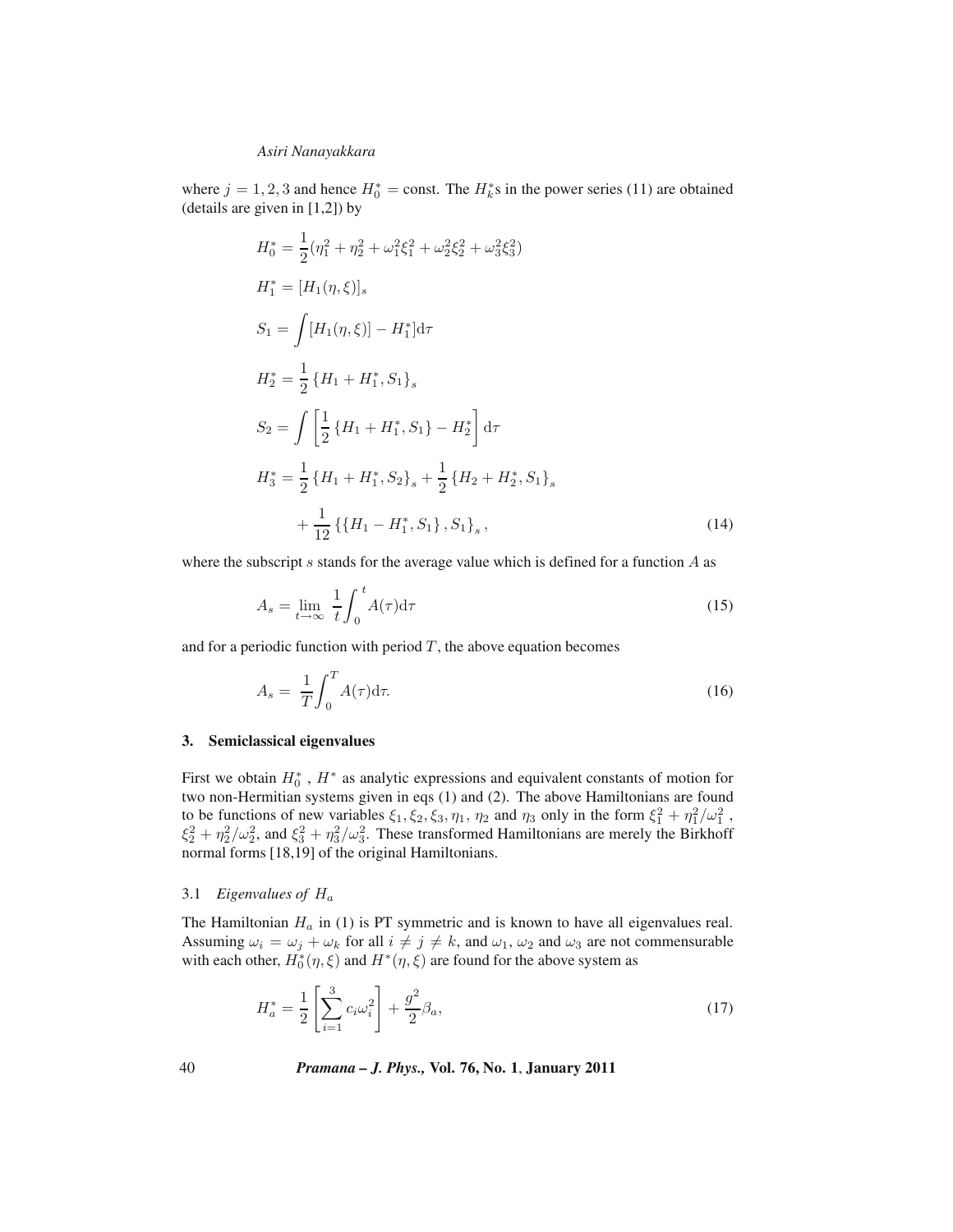where

$$
\beta_a = \frac{\left\{c_1c_3(-\omega_1^2 + \omega_2^2 - \omega_3^2) + c_2c_3(\omega_1^2 - \omega_2^2 - \omega_3^2) + c_1c_2(-\omega_1^2 - \omega_2^2 + \omega_3^2)\right\}}{(\omega_1 - \omega_2 - \omega_3)(\omega_1 + \omega_2 - \omega_3)(\omega_1 - \omega_2 + \omega_3)(\omega_1 + \omega_2 + \omega_3)}
$$

and

$$
c_1 = (\xi_1^2 + \eta_1^2/\omega_1^2), \quad c_2 = (\xi_2^2 + \eta_2^2/\omega_2^2), \quad c_3 = (\xi_3^2 + \eta_3^2/\omega_3^2)
$$

$$
H_{a0}^* = \frac{1}{2} (\eta_1^2 + \eta_2^2 + \eta_3^2 + \omega_1^2 \xi_1^2 + \omega_2^2 \xi_2^2 + \omega_3^2 \xi_3^2).
$$
(18)

When  $g = 0$ , this system is separable and all the trajectories are periodic. Therefore, classical actions can be defined as  $\oint_C p_x dx$ ,  $\oint_C p_y dy$  and  $\oint_C p_z dz$  using periodic orbits.<br>When non-separable real Hermitian 3D systems are regular (non-chaotic) classical actions When non-separable real Hermitian 3D systems are regular (non-chaotic) classical actions can be defined by integrating over topologically independent paths [20–22] which are closed curves. However, when  $g$  is complex, it is evident from numerical calculation of trajectories that the Hamiltonian  $H_a$  does not constitute such close curves and hence actions cannot be defined in the usual manner.

With the transformed coordinates and momenta,  $\xi_i$ ,  $\eta_i$  ( $i = 1, 2, 3$ ) which are the solutions of eqs (12) and (13), we can evaluate classical action integrals  $I_i = \oint \eta_i d\xi_i$  exactly and they are found to be

$$
I_i = \left(\xi_i^2 + \eta_i^2/\omega_i^2\right)\omega_i\pi,\tag{19}
$$

where  $i = 1, 2, 3$ . Using eq (19), we can write the quantization conditions for the above system as

$$
I_i = \left(n_i + \frac{1}{2}\right)\hbar,\tag{20}
$$

where  $i = 1, 2, 3$  and  $n_i$ 's are quantum numbers. Hence we obtain the following analytic expression for semiclassical energy eigenvalues of  $H_a$ .

$$
E_{n_1,n_2,n_3}^a = \sum_{i=1}^3 \left( n_i + \frac{1}{2} \right) \hbar \omega_i + \frac{g^2}{2} \beta_a \tag{21}
$$

$$
\beta_a = \left( \left( n_1 + \frac{1}{2} \right) \left( n_3 + \frac{1}{2} \right) \left( -\omega_1^2 + \omega_2^2 - \omega_3^2 \right) \omega_2 \n+ \left( n_2 + \frac{1}{2} \right) \left( n_3 + \frac{1}{2} \right) \left( \omega_1^2 - \omega_2^2 - \omega_3^2 \right) \omega_1 \n+ \left( n_1 + \frac{1}{2} \right) \left( n_2 + \frac{1}{2} \right) \left( -\omega_1^2 - \omega_2^2 + \omega_3^2 \right) \omega_3 \n\}/ \omega_1 \omega_2 \omega_3 \left( \omega_1 - \omega_2 - \omega_3 \right) \left( \omega_1 + \omega_2 - \omega_3 \right) \n\times \left( \omega_1 - \omega_2 + \omega_3 \right) \left( \omega_1 + \omega_2 + \omega_3 \right).
$$

Eigenvalues obtained from the above equations are compared with eigenvalues calculated by Rayleigh–Schroedinger perturbation theory and numerical energies. The results are presented in table 1.

*Pramana – J. Phys.,* **Vol. 76, No. 1**, **January 2011** 41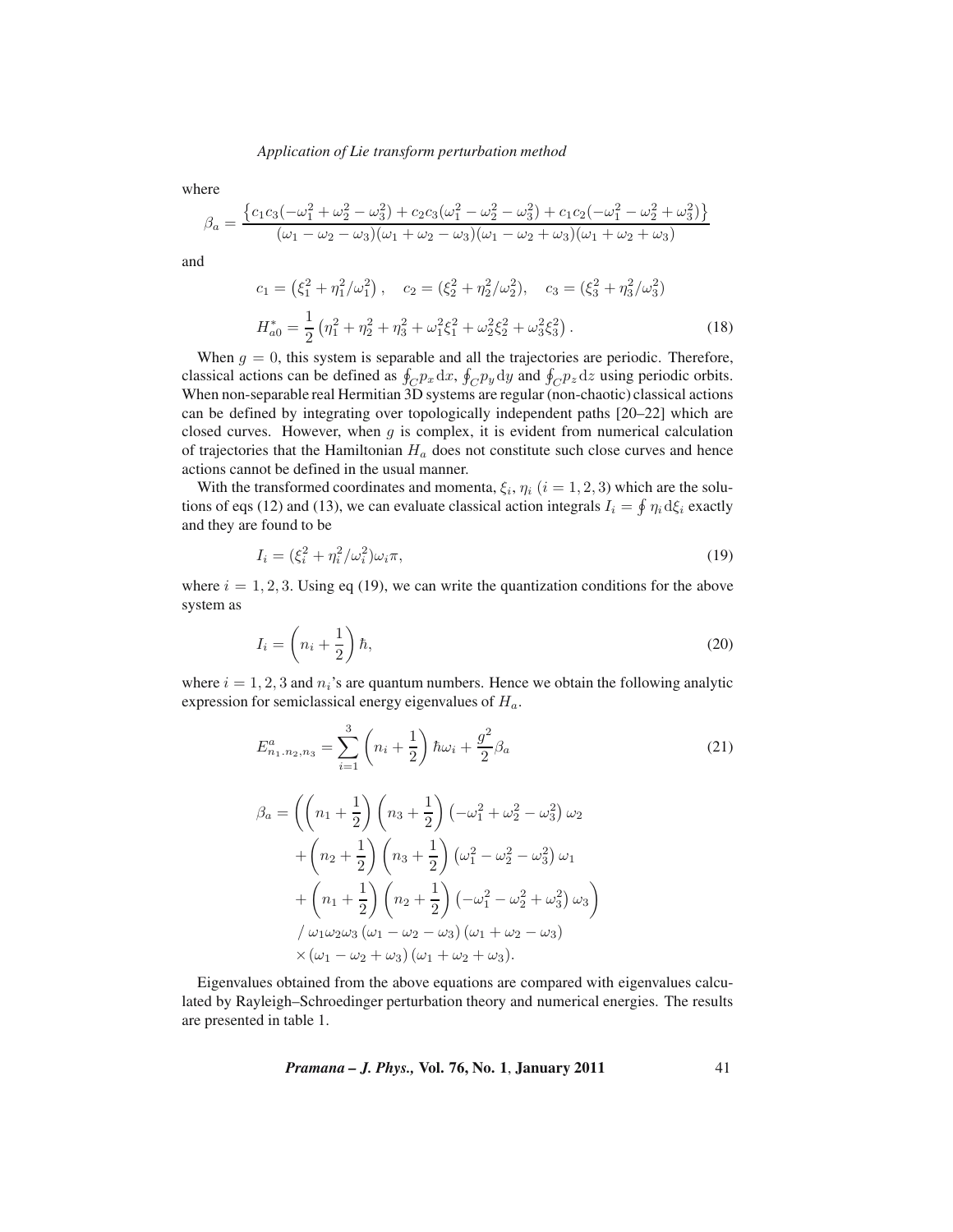**Table 1.** First ten eigenenergies of  $V(x) = \frac{1}{2}(\omega_1^2 x_1^2 + \omega_2^2 x_2^2 + \omega_3^2 x_3^2) + igx_1x_2x_3$ <br>where  $\omega_1 = 0.7$   $\omega_2 = 1.3$   $\omega_3 = 1.2185$  and  $a = 0.05$  are calculated using Lie transwhere  $\omega_1 = 0.7$ ,  $\omega_2 = 1.3$ ,  $\omega_3 = 1.2185$  and  $\bar{g} = 0.05$  are calculated using Lie transform method. Numerical eigenenergies are obtained by diagonalizing the Hamiltonian in harmonic oscillator basis-set.

| $n_1$                       | $n_2$            | $n_3$                       | Numerical | Lie transform | RS perturbation |
|-----------------------------|------------------|-----------------------------|-----------|---------------|-----------------|
| $\theta$                    | 0                | 0                           | 1.6093    | 1.6096        | 1.6093          |
|                             | $\left( \right)$ | 0                           | 2.3096    | 2.3098        | 2.3093          |
| 0                           | $\theta$         |                             | 2.8283    | 2.8285        | 2.8278          |
| $\Omega$                    |                  | 0                           | 2.9099    | 2.9101        | 2.9093          |
| $\mathcal{D}_{\mathcal{L}}$ | $\left( \right)$ | 0                           | 3.0098    | 3.0100        | 3.0093          |
|                             | $\left( \right)$ |                             | 3.5287    | 3.5289        | 3.5278          |
|                             |                  | 0                           | 3.6105    | 3.6107        | 3.6103          |
| 3                           | 0                | $\Omega$                    | 3.7101    | 3.7103        | 3.7093          |
| 0                           | 0                | $\mathcal{D}_{\mathcal{L}}$ | 4.0472    | 4.0475        | 4.0463          |
| $\Omega$                    |                  |                             | 4.1296    | 4.1298        | 4.1278          |

It is evident from table 1 that the semiclassical eigenenergies are in good agreement with numerical quantum eigenvalues and the second-order Lie transform method produced more accurate eigenenergies than the second-order RS perturbation theory.

## 3.2 *Eigenvalues of* <sup>H</sup><sup>b</sup>

When all the parameters,  $\omega_1, \omega_2, \omega_3, \lambda, \mu, \alpha$  and  $\beta$  in  $H_b$  are real, the system is PT symmetric whereas, if  $\lambda$  and  $\mu$  are not pure imaginary and  $\alpha$  and  $\beta$  are non-real, the system is not pseudo-Hermitian. In the former case, the system has real and positive eigenvalues while for the latter case the system will have complex eigenvalues. On the other hand, when the system is not pseudo-Hermitian, the classical trajectories are found to be neither periodic nor quasi-periodic. However, as in the case of  $H_a$ , we obtain expressions for  $H_b^*$ <br>and  $H^*$ and  $H_{0b}^*$ 

$$
H_b^* = \frac{1}{2} \left[ \sum_{i=1}^3 c_i \omega_i^2 \right] + \beta_b,
$$
\n(22)

where

$$
\beta_b = -\frac{15}{4} \left\{ \frac{\lambda^2 \eta^2}{\omega_1^2} c_1^2 + \frac{\mu^2 \varsigma^2}{\omega_2^2} c_2^2 \right\} \n+ c_1 c_2 \left\{ \frac{2\lambda^2}{(\omega_1^2 - 4\omega_2^2)} - \frac{3\lambda^2 \alpha}{\omega_1} \right\} + c_2 c_3 \left\{ \frac{2\mu^2}{(\omega_2^2 - 4\omega_3^2)} - \frac{3\mu^2 \beta}{\omega_2} \right\} \n+ 2 \left\{ \omega_2^4 c_2^2 \frac{\lambda^2 (\omega_2^2 - 3\omega_1^2/8)}{\omega_1^2 \omega_2^4 (\omega_1^2 - 4\omega_2^2)} + \omega_3^2 c_3^2 \frac{\mu^2 (\omega_3^2 - 3\omega_2^2/8)}{\omega_2^2 \omega_3^4 (\omega_2^2 - 4\omega_3^2)} \right\} \nH_{b0}^* = \frac{1}{2} (\eta_1^2 + \eta_2^2 + \eta_3^2 + \omega_1^2 \xi_1^2 + \omega_2^2 \xi_2^2 + \omega_3^2 \xi_3^2).
$$
\n(23)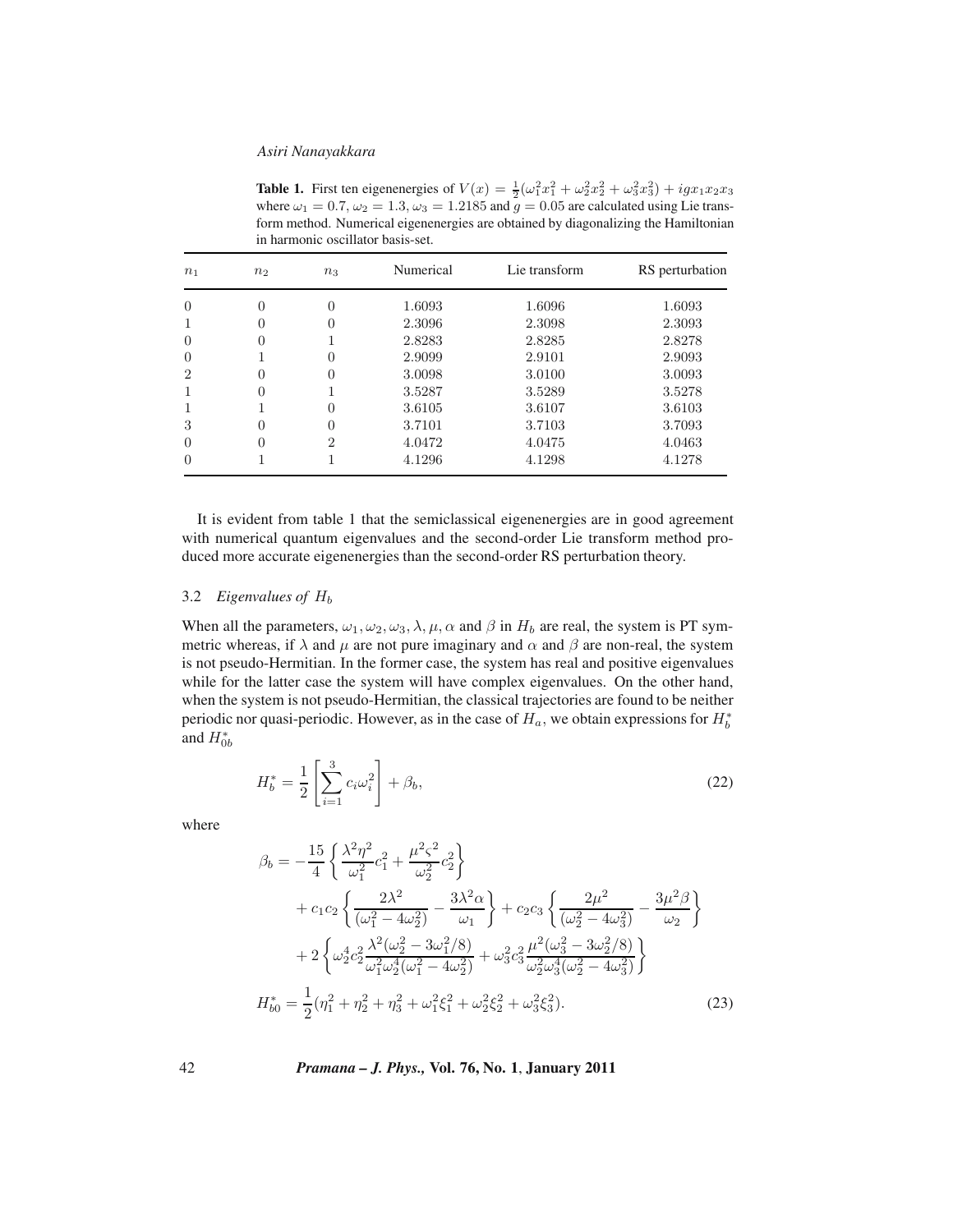Eigenenergies  $E_{n_1,n_2,n_3}^b$  of this system are given by

$$
E_{n_1,n_2,n_3}^b = \frac{1}{2} \left[ \sum_{i=1}^3 (\xi_i^2 + \eta_i^2/\omega_i^2) \omega_i^2 \right] + \beta_b,
$$

where

$$
\beta_b = -\frac{15}{4} \left\{ \frac{\lambda^2 \eta^2}{\omega_1^4} \left( n_1 + \frac{1}{2} \right)^2 + \frac{\mu^2 \varsigma^2}{\omega_2^4} \left( n_2 + \frac{1}{2} \right)^2 \right\} \n+ \left( n_1 + \frac{1}{2} \right) \left( n_2 + \frac{1}{2} \right) \left\{ \frac{2\lambda^2}{\omega_1 \omega_2 \left( \omega_1^2 - 4\omega_2^2 \right)} - \frac{3\lambda^2 \alpha}{\omega_1^2 \omega_2} \right\} \n+ \left( n_2 + \frac{1}{2} \right) \left( n_3 + \frac{1}{2} \right) \left\{ \frac{2\mu^2}{\omega_2 \omega_3 \left( \omega_2^2 - 4\omega_3^2 \right)} - \frac{3\mu^2 \beta}{\omega_2^2 \omega_3} \right\} \n+ 2 \left\{ \omega_2^2 \left( n_2 + \frac{1}{2} \right)^2 \frac{\lambda^2}{\omega_1^2 \omega_2^4 \left( \omega_1^2 - 4\omega_2^2 \right)} \right. \n+ \omega_3^2 \left( n_3 + \frac{1}{2} \right)^2 \frac{\mu^2 \left( \omega_3^2 - 3\omega_2^2/8 \right)}{\omega_2^2 \omega_3^4 \left( \omega_2^2 - 4\omega_3^2 \right)} \right\}.
$$

It is evident from tables 2 and 3 that the semiclassical eigenenergies are in good agreement with numerical quantum eigenvalues regardless of the hermiticity of the Hamiltonians and whether the trajectories are periodic or not.

| n <sub>1</sub> | n <sub>2</sub> | $n_3$        | Numerical | Lie transform | RS perturbation |
|----------------|----------------|--------------|-----------|---------------|-----------------|
|                |                | 0            | 1.506     | 1.5069        | 1.5061          |
|                |                | $\mathbf{0}$ | 2.2139    | 2.2151        | 2.2139          |
|                |                |              | 2.5134    | 2.5146        | 2.5139          |
|                |                | $\mathbf{0}$ | 2.8262    | 2.8279        | 2.8271          |
| $\mathfrak{D}$ |                | 0            | 2.9247    | 2.9265        | 2.9247          |
|                |                |              | 3.2211    | 3.2229        | 3.2217          |
|                |                | 2            | 3.5238    | 3.5261        | 3.5219          |
|                |                | $\mathbf{0}$ | 3.5441    | 3.5463        | 3.5451          |
| 3              |                | 0            | 3.6383    | 3.641         | 3.5726          |
|                |                |              | 3.8412    | 3.8437        | 3.8429          |

**Table 2.** First ten eigenenergies of  $V(x) = \frac{1}{2}(\omega_1^2 x_1^2 + \omega_2^2 x_2^2 + \omega_3^2 x_3^2) + i\lambda(x_1 x_2^2 + \omega_3^2 x_3^2) + i\lambda(x_1 x_2^2 + \omega_3^2 x_3^2)$  where  $\omega_1 = 0.7$   $\omega_2 = 1.3$   $\omega_3 = 1.0$   $\lambda = -0.1$   $\mu = -0.1$  $\alpha x_1^3$  + i $\mu(x_2 x_3^2 + \beta x_2^3)$  where  $\omega_1 = 0.7$ ,  $\omega_2 = 1.3$ ,  $\omega_3 = 1.0$ ,  $\lambda = -0.1$ ,  $\mu = -0.1$ ,  $\alpha = 0.1$  and  $\beta = 0.1$  are calculated using Lie transform method. Numerical eigenen- $\alpha = 0.1$  and  $\beta = 0.1$  are calculated using Lie transform method. Numerical eigenen-<br>ergies are obtained by diagonalizing the Hamiltonian in harmonic oscillator basis-set. ergies are obtained by diagonalizing the Hamiltonian in harmonic oscillator basis-set.

*Pramana – J. Phys.,* **Vol. 76, No. 1**, **January 2011** 43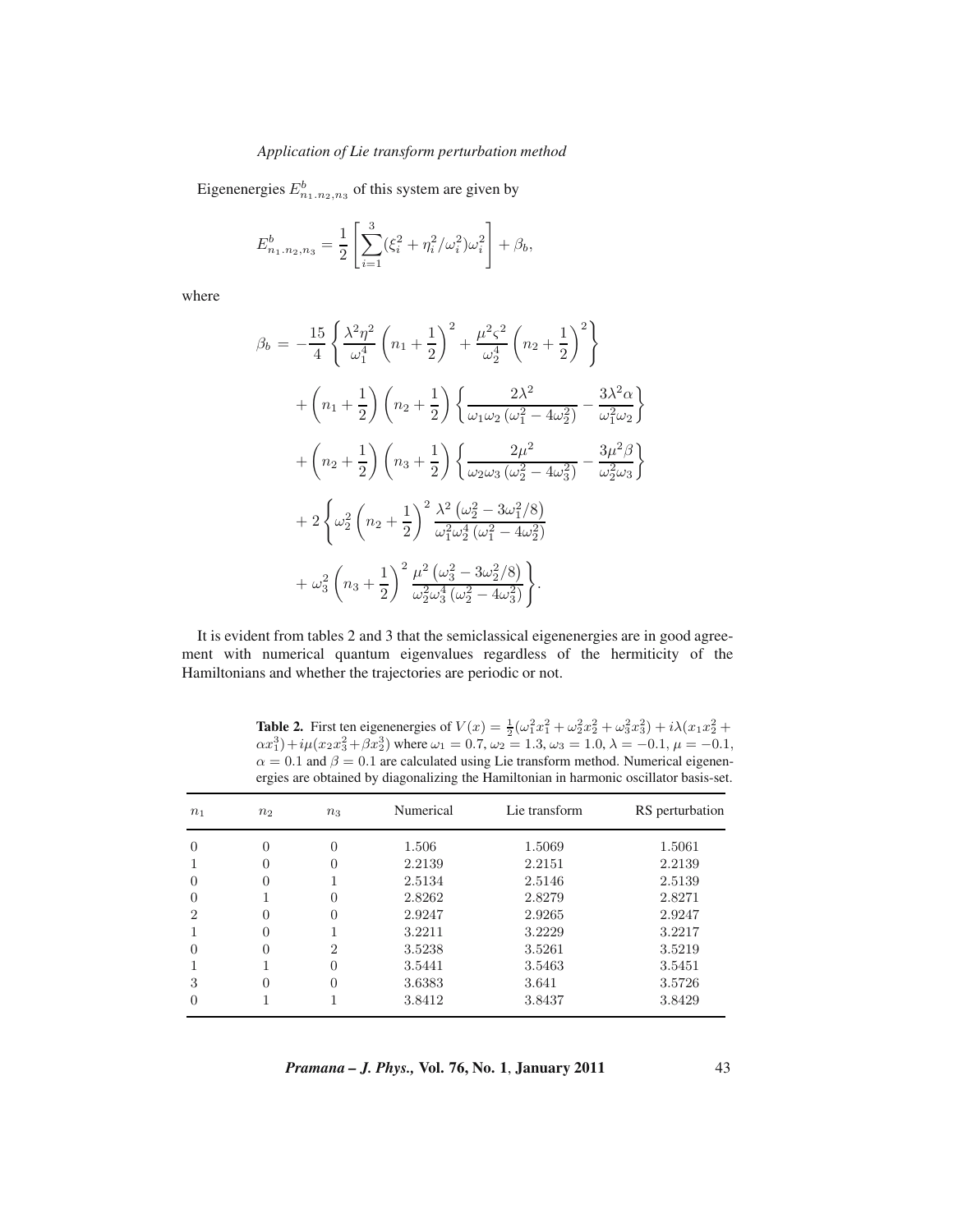**Table 3.** First ten eigenenergies of  $V(x) = \frac{1}{2}(\omega_1^2 x_1^2 + \omega_2^2 x_2^2 + \omega_3^2 x_3^2) + i\lambda(x_1 x_2^2 + \omega_3^2 x_3^2) + i\lambda(x_1 x_2^2 + \omega_3^2 x_3^2)$  where  $\omega_1 = 0.7$   $\omega_2 = 1.3$   $\omega_3 = 1.0$   $\lambda_1 = -0.1$  $\alpha x_1^3$  +  $i\mu(x_2x_3^2 + \beta x_2^3)$  where  $\omega_1 = 0.\overline{7}$ ,  $\omega_2 = 1.3$ ,  $\omega_3 = 1.0$ ,  $\lambda = -0.1$ ,  $\mu = -0.1$ ,  $\alpha = 0.1i$  and  $\beta = 0.1i$  are calculated using Lie transform method  $\mu = -0.1$ ,  $\alpha = 0.1i$ , and  $\beta = 0.1i$  are calculated using Lie transform method. Numerical eigenenergies are obtained by diagonalizing the Hamiltonian in harmonic oscillator basis-set.

| n <sub>1</sub>   | n <sub>2</sub> | $n_{3}$        | Numerical        | Lie transform    | RS perturbation  |
|------------------|----------------|----------------|------------------|------------------|------------------|
| $\Omega$         | 0              | $\overline{0}$ | $1.503 + 0.002i$ | $1.504 + 0.002i$ | $1.503 + 0.002i$ |
|                  | 0              | $\overline{0}$ | $2.201 + 0.005i$ | $2.203 + 0.005i$ | $2.202 + 0.005i$ |
| $\Omega$         | $\Omega$       | 1              | $2.510 + 0.003i$ | $2.511 + 0.003i$ | $2.510 + 0.003i$ |
| $\Omega$         |                | $\Omega$       | $2.819 + 0.006i$ | $2.820 + 0.006i$ | $2.819 + 0.006i$ |
| 2                | 0              | $\Omega$       | $2.897 + 0.009i$ | $2.898 + 0.009i$ | $2.898 + 0.009i$ |
|                  | $\Omega$       | 1              | $3.209 + 0.006i$ | $3.210 + 0.006i$ | $3.209 + 0.006i$ |
| $\left( \right)$ | $\Omega$       | $\overline{2}$ | $3.520 + 0.004i$ | $3.522 + 0.003i$ | $3.517 + 0.003i$ |
|                  |                | $\Omega$       | $3.521 + 0.015i$ | $3.523 + 0.016i$ | $3.522 + 0.016i$ |
| 3                | $\Omega$       | $\Omega$       | $3.589 + 0.012i$ | $3.591 + 0.012i$ | $3.612 - 0.015i$ |
|                  |                |                | $3.832 + 0.008i$ | $3.834 + 0.008i$ | $3.833 + 0.008i$ |

### **4. Concluding remarks**

In this paper, we studied two 3D non-Hermitian complex Hamiltonians,  $H_a$  and  $H_b$  with classical Lie transform method. The first Hamiltonian  $H_a$  is PT symmetric when g is real and all the low energy levels are found to be real and positive [16]. In this study it was found that classical phase space of  $H_a$  contains quasi-periodic trajectories. The semiclassical energies were obtained as algebraic expressions and semiclassical eigenenergies are found to be in very good agreement with numerical quantum eigenenergies. The secondorder Lie transform method produced more accurate eigenenergies than the second-order RS perturbation theory. The second Hamiltonian  $H_b$  is PT symmetric when  $\lambda$ ,  $\mu$ ,  $\alpha$  and  $\beta$ are real and low level quantum eigenenergies are found to be real and positive. As for  $H_a$ , semiclassical energies of this system are obtained as an approximate algebraic expression and semiclassical eigenenergies are found to be in very good agreement with numerical quantum eigenenergies. When  $\lambda$ ,  $\mu$  are real and  $\alpha$  and  $\beta$  are complex, Hamiltonian is not pseudo-Hermitian and the entire quantum eigenenergy spectrum is complex. In this case, the classical trajectories are found to be non-quasi-periodic for all the energies. However, the semiclassical eigenenergies are found to be in very good agreement with numerical quantum eigenenergies.

In this study we found that the Lie transform based semiclassical method can be applied to obtain semiclassical eigenvalues of multidimensional non-Hermitian Hamiltonian systems accurately. The validity of the method is independent of the existence of the classical quasi-periodic motion at low energies.